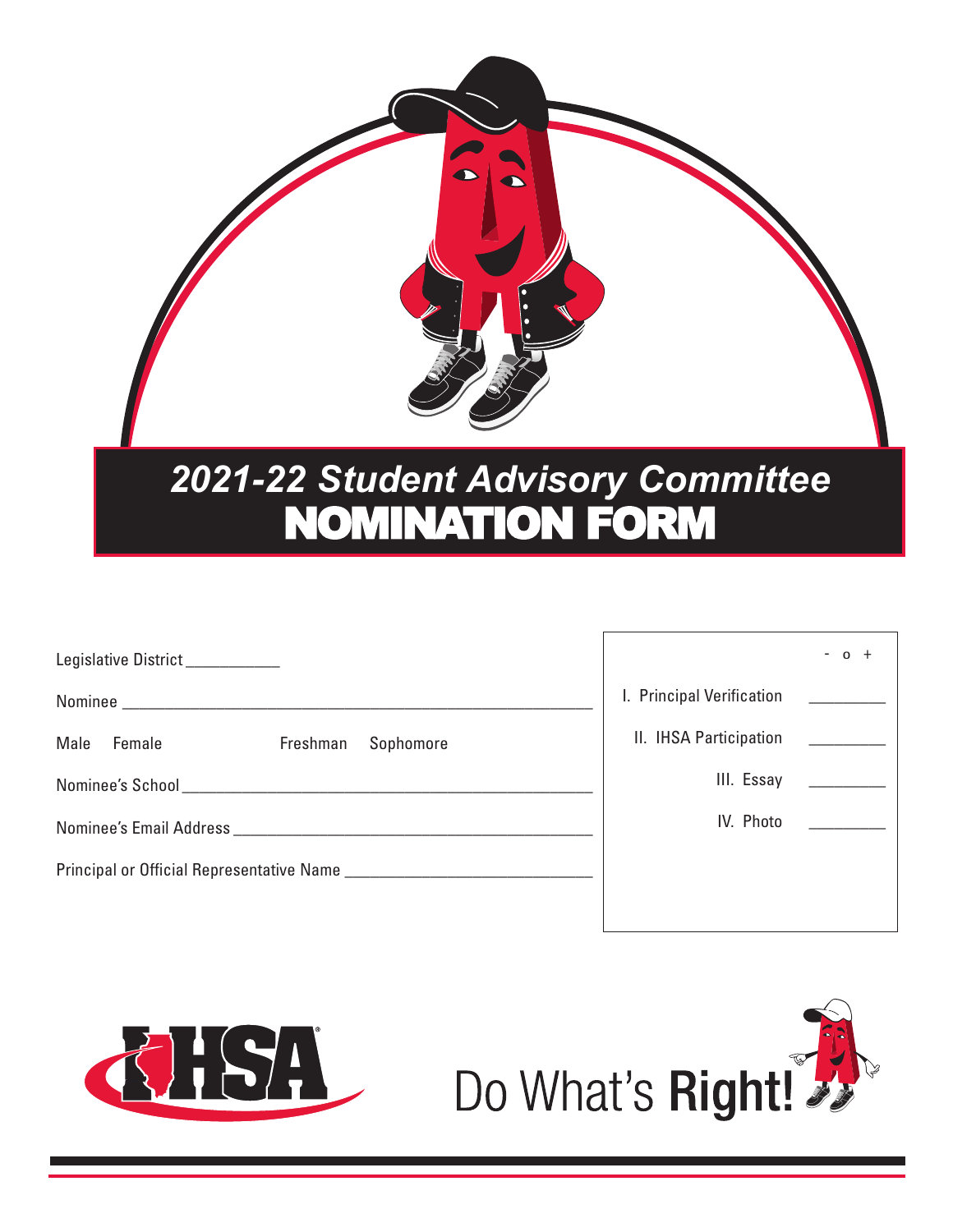

## **SAC Mission Statement**

The Student Advisory Committee is a group of students who participate in diverse interscholastic athletics and activities. The SAC promotes the sportsmanship and integrity ideals of the Illinois High School Association. We are focused on providing leadership and communication between participants, administrators, and fans of IHSA activities.

## **SAC Nomination Process for 2021-22**

- Nomination Forms will be available online through the IHSA website at from October 1, 2021, through January 31, 2022.
- All forms must be completed and in the IHSA office on January 31, 2022.
- Current Freshmen and Sophomore IHSA member school students are eligible for nomination.
- A committee will meet to review the nomination forms and determine the new SAC members.
- Each new SAC member and their Administrator will receive a letter welcoming them to the committee. The date of their first meeting is **April 24, 2022**.

Nomination forms can be emailed, faxed, or mailed to LeAnna Mutchler at the IHSA Office. Email: lmutchler@ihsa.org Fax: 309-663-7479 Address: 2715 McGraw Dr., Bloomington 61704

#### **SAC Meetings and Requirements**

- The group meets four times a year at the IHSA office in Bloomington, or virtually, on designated Sundays. If needed, additional meetings may occur via conference call.
- Members will attend an annual retreat in Bloomington on July 31-Aug. 1.
- The students will participate in a biennial Student Leadership Conference in Peoria
- The SAC sponsors the annual Student Section Showdown competition in February
- SAC members will receive mileage reimbursement per IHSA policy.

## **SAC Membership Rules**

| <b>Offense</b>           | <b>Consequence</b>  |
|--------------------------|---------------------|
| 1st unexcused absence    | Warning             |
| from a meeting           |                     |
| 2nd unexcused absence    | Dismissal from SAC  |
| from a meeting           |                     |
| Serious school violation | Review and vote by  |
| (suspension or more)     | <b>SAC</b> members  |
| Sports violation         | Case by case review |
| Substance abuse or       | Dismissal from SAC  |
| break the law            |                     |

## **2021-22 Student Advisory Committee members**

| District | School                             | Name                   |
|----------|------------------------------------|------------------------|
| 1.       | Chicago (F.W. Parker)              | Sammi Coleman          |
| 2.       | Chicago (Instituto Health Science) | Vanessa Diaz           |
| 3.       | Chicago (Mother McAuley)           | <b>Grace White</b>     |
| 4.       | Franklin Park-Northlake (Leyden)   | Aleks Makowiec         |
| 5.       | Carpentersville (Dundee-Crown)     | Conner Mogge           |
| 6.       | Lincolnshire (Stevenson)           | <b>Trevor Abbott</b>   |
| 7.       | Westmont                           | Ivy Ho                 |
| 8.       | Orland Park (Sandburg)             | Josie Canellis         |
| 9.       | Peotone                            | Delaney Balmer         |
| 10.      | Stillman Valley                    | Payton Voltz           |
| 11.      | Aledo (Mercer Co.)                 | Damian Martinez        |
| 12.      | Peoria (H.S.)                      | Kammie Hess            |
| 13.      | Georgetown (Ridge Farm)            | <b>Gentry Howard</b>   |
| 14.      | Effingham (St. Anthony)            | <b>Madeline Kibler</b> |
| 15.      | Normal (University)                | <b>Matt Sauser</b>     |
| 16.      | Knoxville                          | Emersyn Fleisher       |
| 17.      | Pittsfield                         | <b>Brennan Tomhave</b> |
| 18.      | Springfield (Sacred Heart-Griffin) | Keshon Singleton       |
| 19.      | Bethalto (Civic Memorial)          | Olivia Goodman         |
| 20.      | Olney (Richland County)            | Rylee Bloomer          |
| 21.      | Carterville                        | Amayah Doyle           |

#### **SAC District Openings**

Districts **1-3-4-5-6-9-10-11-12-13** will need representation beginning in April 2022.

Districts **2-8-14-15-18-19** are scheduled to be open for the following April 2023.

Nominations will still be accepted in case the current representatives are unable to continue to participate as a member of the SAC.

**Nominated SAC finalists will have a phone interview with Asst. Executive Director Beth Sauser prior to final selection.**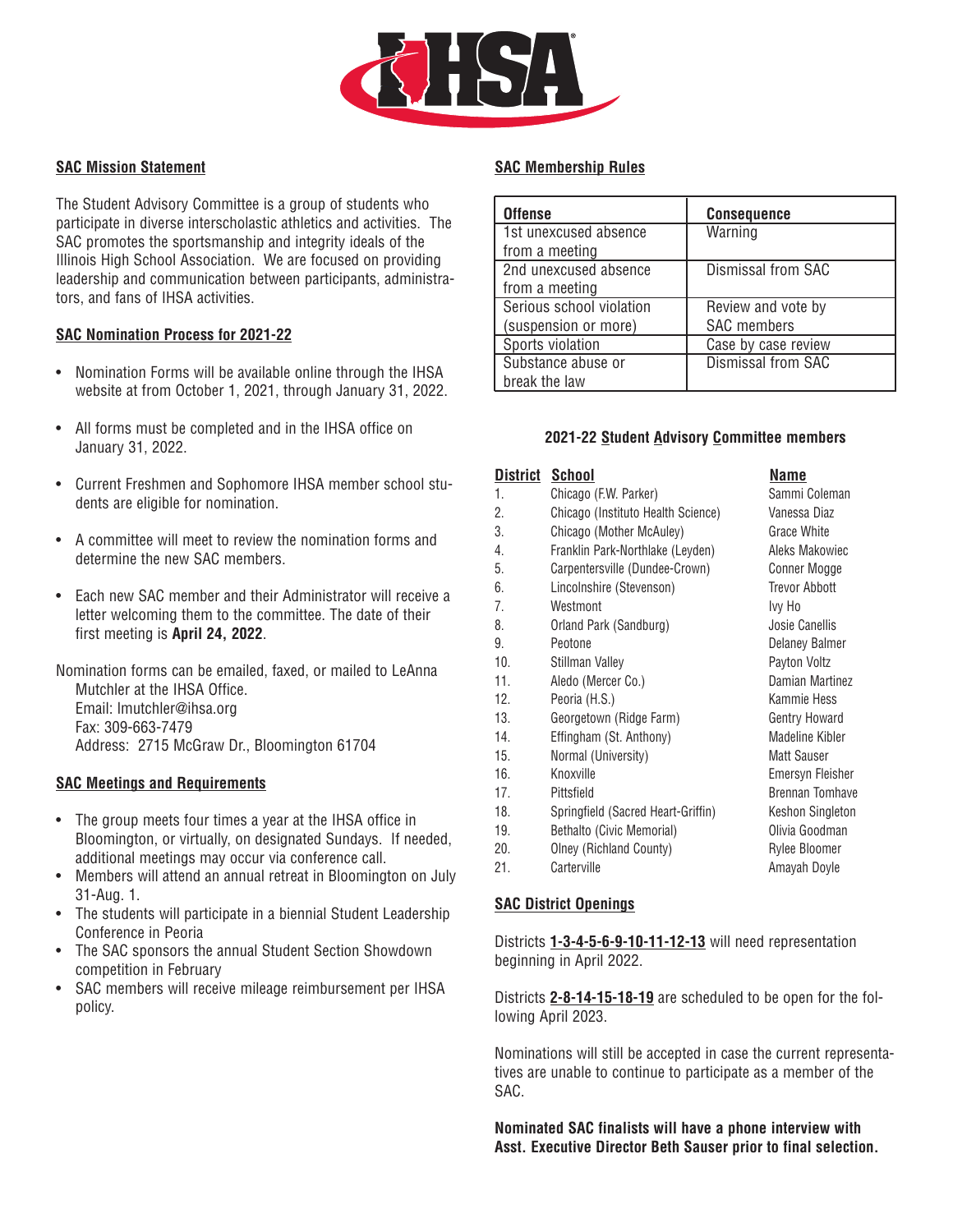# **IHSA Student Advisory Committee Nomination Form**

*The application process must be completed and in the IHSA office on or before January 30, 2022.*

Any IHSA member school may nominate one female and one male student who are currently in the freshman or sophomore class. The nominee must have a cumulative grade point average comparable to a 2.5 on a 4.0 scale for class work completed through the first semester of his/her current year. In addition, the student must have participated in at least two IHSA sports and/or activities during each year. Finally, the student shall not have EVER been ejected from a high school contest for unsportsmanlike violations. The **student must have demonstrated good sportsmanship throughout his/her high school career.**

# **SECTION I** *Principal's Verification*

I, the Principal of the named student, nominate him/her to the Student Advisory Committee based on the IHSA's criteria set forth. I verify that our nominee is strong of character and has reflected the values of good citizenship both in our school and in our community.

**Signature of Principal or Official Representative\_\_\_\_\_\_\_\_\_\_\_\_\_\_\_\_\_\_\_\_\_\_\_\_\_\_\_\_\_\_\_\_\_\_\_\_\_\_\_\_\_\_\_\_\_\_\_\_**

**Date \_\_\_\_\_\_\_\_\_\_\_\_\_\_\_\_\_\_\_\_\_\_\_\_\_\_\_\_\_\_\_\_\_\_\_\_\_\_\_\_\_\_\_\_\_\_\_\_\_\_\_\_\_\_\_\_\_\_\_\_\_\_\_\_\_\_\_\_\_\_\_\_\_\_\_\_\_\_\_\_\_\_**

# **SECTION II** *Sports and Activity Participation*

List all IHSA activities in which the student has participated in during his/her high school career. In addition, indicate which year(s) the participation took place. IHSA sports and activities are defined as any programs the IHSA offers a state tournament series or **contest. Include sports or activities that the student will participate in during the second semester.**

# **IHSA Athletic Participation**

| <b>Purely Team Sports</b><br>(Ex)Volleyball | 9th | 10th<br>$X$ X | <b>11th</b> | <b>Team Captain</b><br>2 vears |  |
|---------------------------------------------|-----|---------------|-------------|--------------------------------|--|
|                                             |     |               |             |                                |  |

## **IHSA Non-Athletic Participation**

| <b>Non-Athletic Participation</b> | 9th | 10th         | 11th | <b>Team Captain</b> |
|-----------------------------------|-----|--------------|------|---------------------|
| (Ex)Scholastic Bowl               | X   | $X \qquad X$ |      | 3 years             |
|                                   |     |              |      |                     |